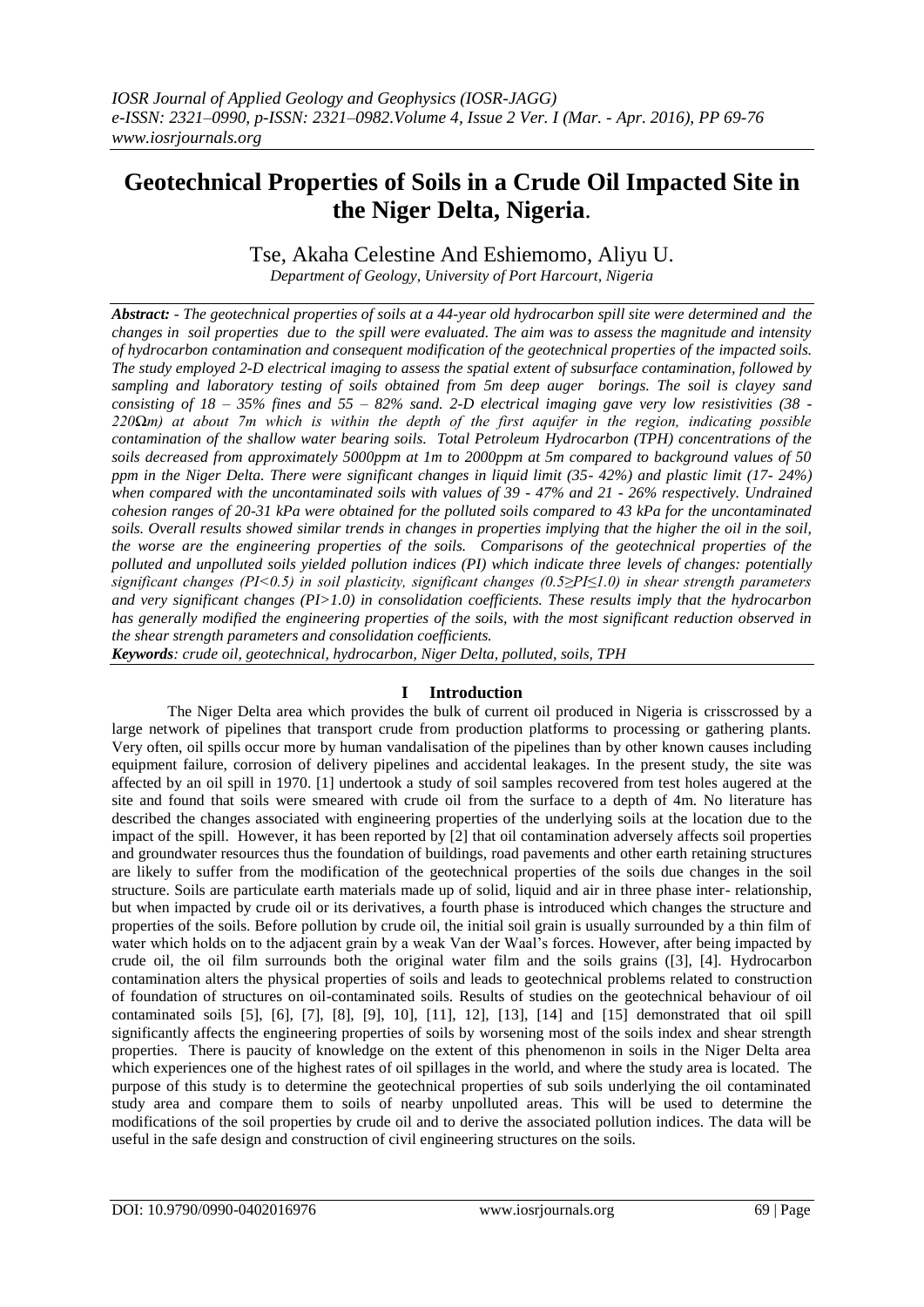# **II. Site Location and Description**

The study area is a crude oil spill site in Ejamah-Ebubu community (Fig.1) which lies about 15km southeast of Port Harcourt located in the Niger Delta area of southern Nigeria. The site is traversed by pipelines which transport gas and crude oil across the many production platforms in the delta. The area is topographically flat with a gentle undulation whose gradient slopes gently from the southern portion towards the central part of the spill site where the flood basin is located. The oil pipeline that resulted in the spill trends northwest to southeast of the study area. A seasonal stream runs through the south-eastern flank of the spill site into the flood basin located in the central portion of the site. The land is commonly used for farming crops like cassava and plantain. Two rainfall seasons are remarkable: the wet months of March to October and relatively dry months of November to February. The average annual rainfall is 2500 mm with monthly maxima in July and October. A mean annual temperature of  $33 \text{ °C}$  is usual with high relative humidity of over 75%. The low lying areas are commonly flooded with water giving rise to swamps while higher grounds are relatively dry unless at the peak of the rainy season. Using the [16] geomorphological classification of soils in the Niger Delta region, the area falls in the clayey/sandy subsoil zone referred to as the dry flatlands and plains or upper deltaic plains which occur in the northernmost parts of the Niger Delta and consist mainly of firm, brownish sandy clays, silty clays and/or heavy clay of low to high plasticity overlying the sandy substratum. In most areas of the upper deltaic plains, the depth to water table is between 5 and 17m, but it is often less than 1m in river valleys or marshes during the rainy season. In the study area groundwater was encountered 5m below ground surface during the rainy season.



Figure 1 Map outlining the oil spill site

# **III. Regional Geology and Hydrogeological Setting**

The geology of the Niger Delta has been extensively described by several authors and the most referenced work is that of [17]. The site is underlain by the Benin Formation which is predominantly coarse grained sandy soils with a few shale intercalations. The unconsolidated, highly porous sands of the Benin Formation have been identified as a fresh water bearing sand [18]. All aquifers in the delta region are located within this lithostratigraphic unit. Generally, in the Niger Delta, the regional groundwater occurs in four major aquifers delineated from lithologic and geophysical log within a depth bracket of 0-300 meters [19]. The first aquifer occurs between 0-45m under phreatic conditions and is the most extensively exploited, the second (50- 130m) and third (136-212m) are semi- confined, while the fourth (219-300m) is perfectly confined and is the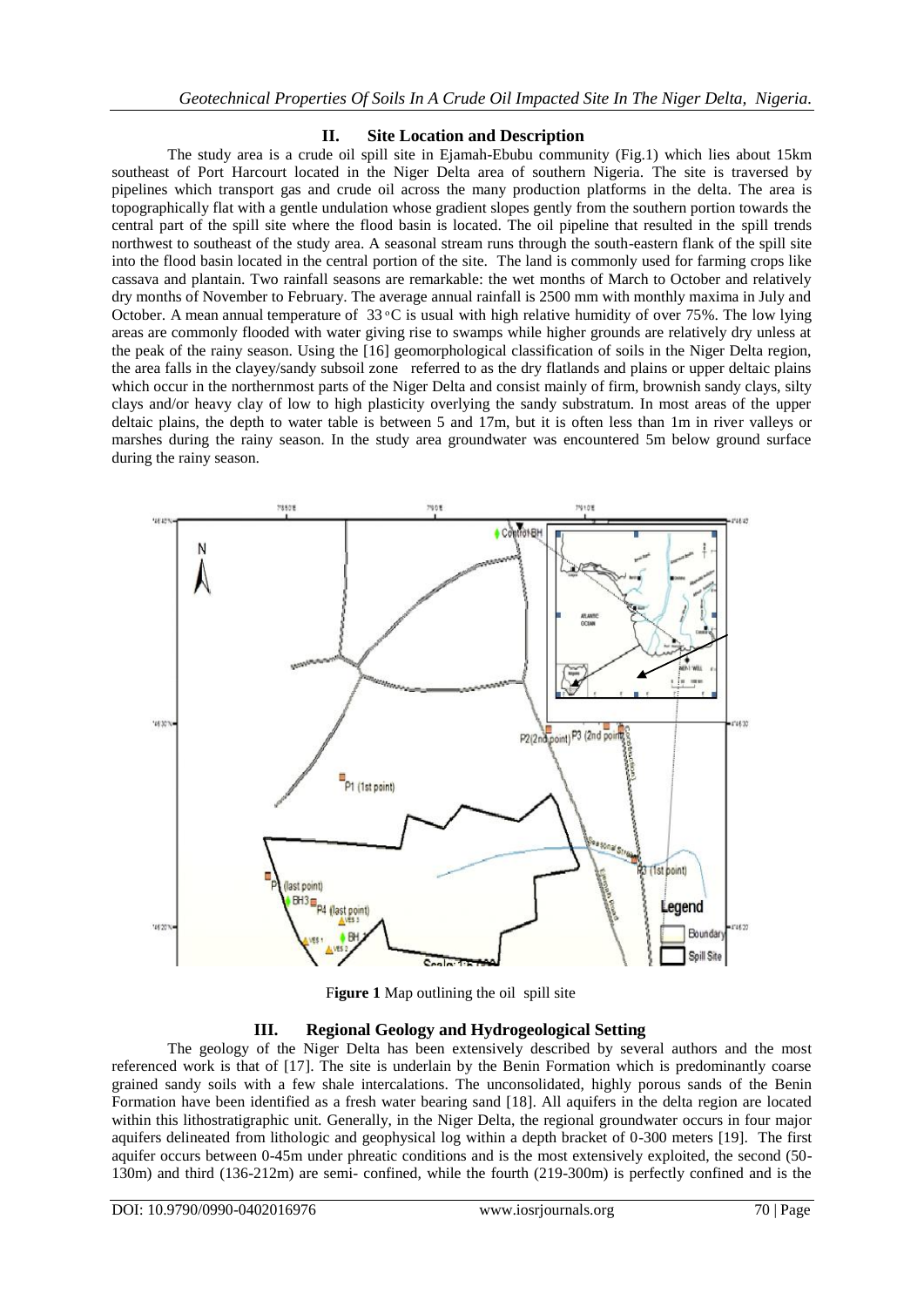thickest. The aquifers are predominantly very fine to coarse grained sand beds with minor clays and conglomerate intercalations. In the present study, the electrical resistivity survey results delineated the first aquifer at an approximate depth range of 8m which falls within the phreatic zone. All small private boreholes tap groundwater from this aquifer.

#### **IV. Materials and Methods**

The work was carried out in two phases: field investigation and laboratory study. The field investigation consisted of geoelectric studies and borehole drilling. Electrical resistivity data were generated with the vertical electrical sounding (VES) technique using the Schlumberger configuration, with the aid of OYO-3964A terrameter as a quick appraisal tool to infer the lateral and vertical extent of hydrocarbon impact in the subsurface. [20], [21] and [22] indicated that VES techniques and results have recorded a huge success in the mapping of oil contaminated sites. Due to the swampy nature of the south eastern part of the site and solid fencing around the site which limited accessibility for wider electrode spread, a total number of eight (8) VES points were occupied using  $AB = 80$ m. The field data generated in the VES survey were interpreted for a one dimensional analysis using the IPI2-WIN resistivity software. Thereafter, a two-dimensional interpretation using RES2DINV software was applied to the geoelectric profiles. Also, subsurface conditions were studied by means of a post-hole auger sampler with extension rods, capable of sampling up to 5m. Soil samples were collected from five holes augered in the impacted area to the water table and from one borehole in an unimpacted area to serve as a control. Laboratory investigation consisted of determination of the engineering properties of samples of polluted and unpolluted soils from tests including moisture content, particle size distribution, Atterberg limits, unit weight, triaxial and oedometer consolidation test according to procedures specified by [23]. Soil pollution indices were determined using the method of [3] and [9], as the coefficient of the property of the polluted soil  $(X_{\text{polluted}})$  to the unpolluted soil  $(X_{\text{unpolluted}})$  expressed as

 $p_i =$  pollution index =  $X_{\text{polluted}} / X_{\text{unpolluted}}$  (1) The significance of the changes in soil properties was derived by classification of the indices using the method of [24]. Soil pollution indices indicate the significance of impacts of spills on soil properties by measuring the presence of unnatural ingredients causing imbalances in the subsoil structure and eventually properties. The effect of pollution on the soil properties is of low significance if Ip < 0.5 but if  $0.5 <$  Ip < 1.0 then it is of medium significance. Index of high significant pollution effect is  $>1.0$ 

#### **V. Results**

#### **5.1 Soil Characterisation**

The soil underlying the site are uniform and generally consists of brownish sandy silty clay and sand. Particle size distribution analyses by both wet and dry sieve analysis show that the soils are made up of 18 – 35% fines and 55 – 82% sand. The inorganic silty clay is of medium plasticity while the sand is mainly medium grained and well graded. Interpretation of the field resistivity data for VES 4, 5, 6 and 8 show H type curves (Fig. 2a) while VES 1, 3 and 7 yielded HA types (Fig. 2b). Only VES 3 shows the QH curve type (Fig. 2c). Four soil layers were generally delineated throughout the site from the geoelectric sections. For example, the geoelectric sections in the H-curves type delineated four soil layers with diagnostic evidence of hydrocarbon contamination. Hydrocarbon soaked topsoil with resistivity of 466Ωm occurs from the surface to a depth of 0.6m, succeeded by a second layer of hydrocarbon saturated clayey sand which is underlain by clayey soil in the third layer with a resistivity of 109 $\Omega$ m to a depth of 7m. The fourth layer with a resistivity 145 $\Omega$ m consist of sand down to a depth of 15m or more.

[25] used shallow borehole (5m deep) soil samples to measure the concentration of Total Petroleum Hydrocarbon (TPH) at 1m intervals in five boreholes drilled in the site. Results showed decreasing average TPH concentrations of 6000 ppm at 1m to 2000 ppm at 5m in the subsurface which is a direct indication of hydrocarbon contamination. This is at least 40 times the average background concentration of hydrocarbon in the region which is about 50 ppm. Similar pollution levels were obtained by  $\{1\}$ 

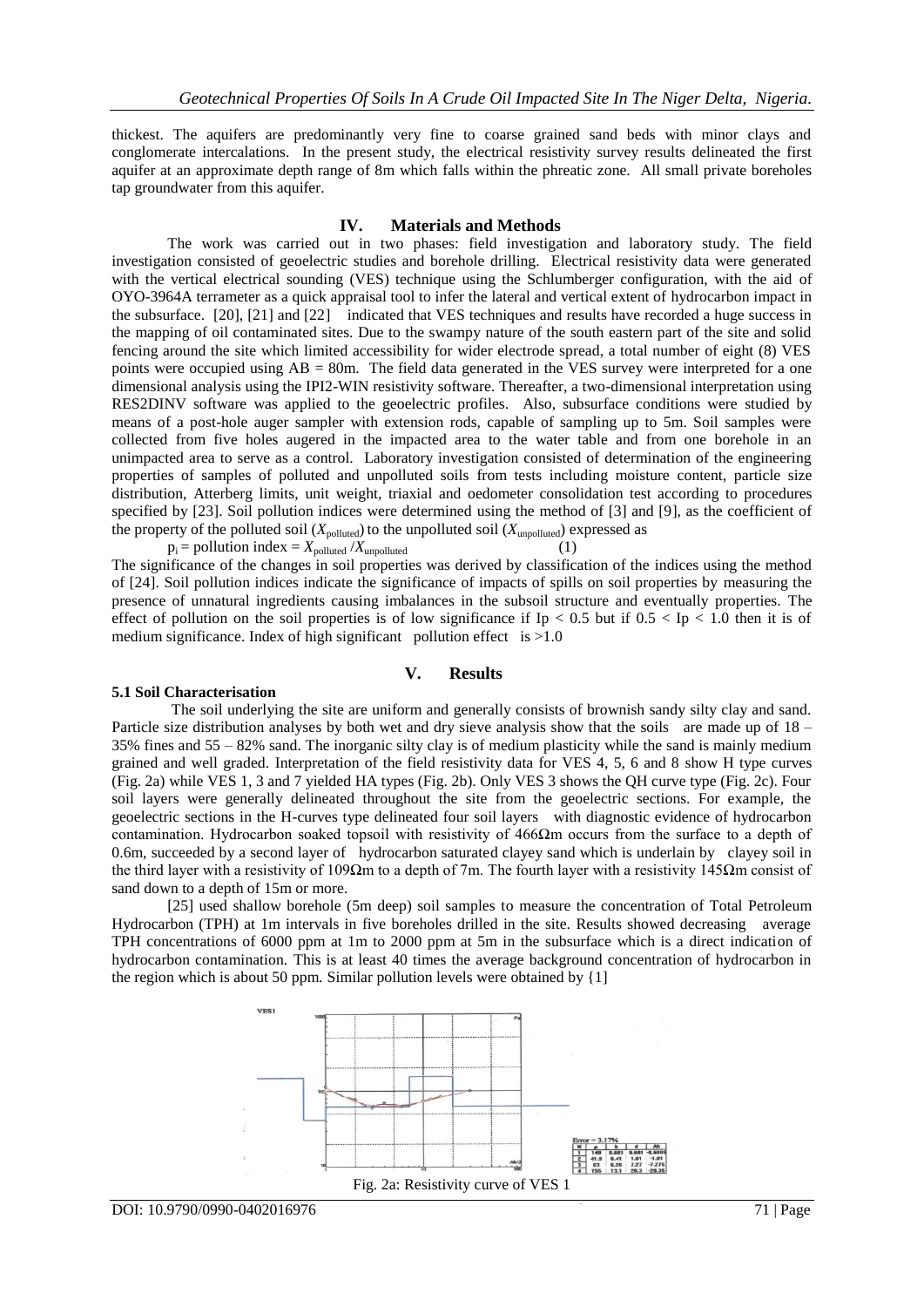

Two dimensional representations of subsurface soils across the spill site and the control points are shown in Fig. 3. A maximum of three geoelectric layers were delineated. These include the topsoil from the surface to 0.8m, and comprising oil soaked soils with a resistivity ranges of 109Ωm-188 Ωm in the vicinity of BH 5 increasing to between 400 Ωm and 1134 Ωm around BH 3 and 4. A TPH value of 5714 ppm was obtained at this depth. The second layer is composed of silty clay saturated with hydrocarbon due to its characteristic resistivity lows (below 50Ωm in control VES 9). The presence of oil makes the second layer resistivity to appear as sand across the spill site ( $\geq 100 \Omega$ m), and having a TPH values of 1500ppm approximately. The third sandy stratum with resistivity range of 145 $\Omega$ m to 1322 $\Omega$ m suggestive of hydrocarbon presence occurs at approximately 7 m, and is in the first aquifer of the study area. This sandy layer corresponds to the first regional aquifer.

## **5.2 Moisture Content**

The moisture content of the unpolluted soils ranges from 20.18 % - 20.21 % with an average of 20.22% compared to that of the polluted soils which ranges from 18.06 % - 20.62 % with an average of 18.49 %. This shows a marginal decrease by 1.58% in the moisture content of oil polluted soils when compared with that of unpolluted soils (Fig. 4). The pollution indices in Table 2 classify the effect of crude oil on soil moisture content as potentially significant ( $PI < 0.5$ ) which correlates well with the indices for Atterberg limits. However, pollution indices values at the centre of the spill represented by borehole one (1.02) and borehole two (1.14) are higher, indicating that impact of crude oil on the moisture content is significant around the central part of the spill site which corresponds to the source of the hydrocarbon leakage.



**Figure 3** Subsurface soil profile of the spill site from VES data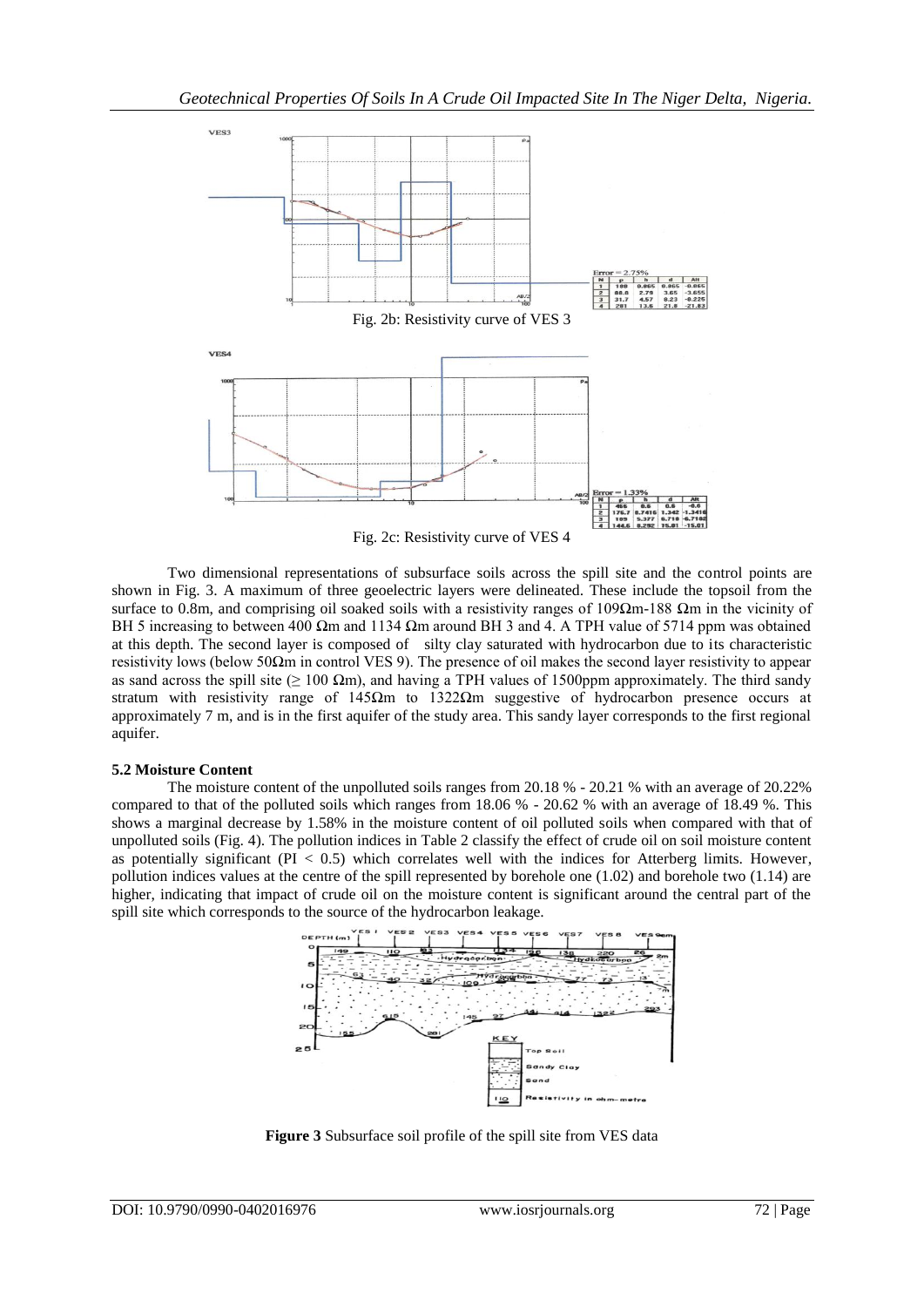## **5.3 Atterberg Limits**

Generally, the soils classify as clays of low plasticity (CL) and medium plasticity (CI). The liquid limit of the unpolluted soils ranges between 39 % and 47 % while that of polluted soils falls between 37.33 % and 41.67 %. Similarly, the plastic limit of the contaminated soil marginally increased to values between 17 % and 27 % when compared to values of 21 % - 26 % for the uncontaminated soils. The plasticity index values showed the same marginal decrease from 14 % - 23 % for the polluted soils in comparison with 16 % - 21 % for the unpolluted soils. This clearly indicates that crude oil pollution lowers the Atterberg limits of soils (Fig. 5). The overall decrease in the Atterberg limits is approximately 8 %. The pollution indices associated with the Atterberg limits (Table 2) classifies the effect of pollution on the limits as potentially significant (0.7-1.0) and significant (1.0-2.0) respectively. The degree of significance is more evident in the central part of the study area due to the higher concentration of TPH in the soils. [13] explained that the presence of water around charged clay particles decreases when non -polarized liquid of oil occupies soils. The interaction between water and clay particles is hindered or completely removed when oil comes in contact with clay particles.

## **5.4 Shear Strength**

The change in engineering properties of the soils was more significant in the shear strength parameters (Fig. 6) and consolidation coefficients. The undrained cohesion and frictional angle decreased in the polluted soils by an average of 22.92% and 27.78% respectively. The pollution index associated with the undrained cohesion (cu) and angle of friction  $(\phi^0)$  is approximately 0.7. This classifies the effect of hydrocarbon pollution on the shear strength parameters as significant especially in the south-eastern and central portion of the study area. These results imply that the higher the oil in the soil, the lower the undrained cohesion. This can be explained that when oil comes in contact with soils, oil, which has a higher viscosity than water, will surround and create an oil blanket around the soil particles. Therefore, the oil content in the soil will increase the chance of inter-particle slippage and this will subsequently reduce the shear strength of the soils [13] which depends on cohesion and internal friction.

# **VI. Consolidation**

The coefficients of consolidation  $(Cv)$ , volume compressibility  $(Mv)$  and permeability  $(k)$  of the soils were obtained at different pressure ranges as shown in Table 3. Results obtained showed that the Cv of the soil generally decreases between 21 and 62% in the polluted soils with the more significant changes at higher pressure ranges of 200-800 kPa. The coefficient of consolidation  $(C_v)$  gives an indication of the likely rate of settlement over a period under given loading. This implies that it will take a longer time for consolidation to be achieved in the polluted soil. The coefficient of volume compressibility  $(M_v)$  which determines the area that is likely to be compressible under a given amount of load initially decreases between 3.45 and 8.10% at pressure ranges of 25-100 kPa, and thereafter increased by between 12.50 and 19.05 %. This indicates that for the polluted soils, less area will be consolidated compared to the unpolluted soils for a given period of time. Generally, the decrease in Cv is relatively more significant compared to the increase in Mv. However, the permeability of polluted soil estimated from oedometer test steadily decreased by between 14.81 to 50.46% as loading pressures increased. This corroborates the fact that when oil is introduced as the fourth phase of earth material, it coats the surrounding water, effectively reducing permeability. Similarly, during consolidation, soil volume decrease is accompanied by the expulsion of water in the void spaces. There is readjustment of the grain matrix resulting in densification of the soils as the particles pack more closely together. The concomitant effect is that the pore volume is considerably diminished, thus reducing the soil permeability, and resulting in longer times for the consolidation process to be completed.

|                              | Depth $(m)$ |       |       |       |       |         |
|------------------------------|-------------|-------|-------|-------|-------|---------|
| <b>Parameters</b>            |             |       | 3     | 4     |       | Average |
| Natural Moisture content (%) | 20.21       | 20.31 | 20.20 | 20.21 | 20.18 | 20.22   |
| Liquid Limit (%              | 44.00       | 47.00 | 41.00 | 39.00 | 42.00 | 42.60   |
| <b>Plastic Limit (%</b>      | 24.00       | 26.00 | 21.00 | 23.00 | 23.00 | 23.40   |
| <b>Plasticity Index (%</b>   | 20.00       | 21.00 | 20.00 | 16.00 | 19.00 | 19.20   |
| Bulk unit weight $(kN/m2)$   | 19.71       | 19.71 | 18.81 | 19.71 | 19.61 | 19.51   |
| Cohesion $(kN/m2)$           | 42.00       | 43.00 | 40.00 | 40.00 | 40.00 | 41.00   |
| Internal friction $(°)$      | 3.00        | 4.00  | 3.00  | 4.00  | 4.00  | 3.60    |

**Table 1** Geotechnical properties of the unpolluted soils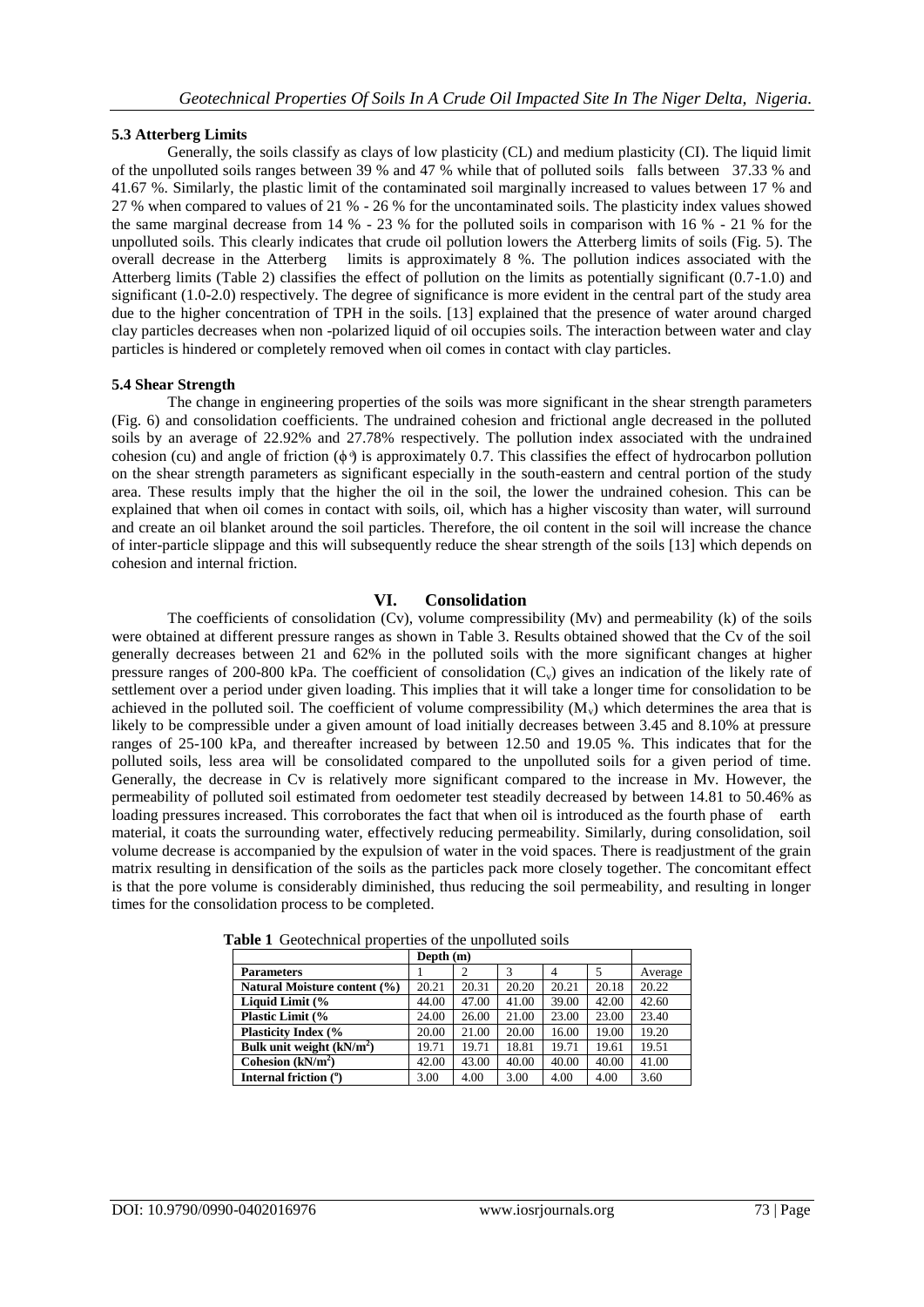| <b>Table 2.</b> Occidentifical properties of the pottated sons |       |       |       |       |       |              |                  |               |                  |
|----------------------------------------------------------------|-------|-------|-------|-------|-------|--------------|------------------|---------------|------------------|
| Depth                                                          | 1m    | 2m    | 3m    | 4m    | 5m    | Average      | Average          | $\frac{0}{0}$ | <b>Pollution</b> |
|                                                                |       |       |       |       |       | (Unpolluted) | (Polluted Soils) | decrease      | <b>Index</b>     |
|                                                                |       |       |       |       |       | Soils)       |                  |               |                  |
| <b>Natural</b><br><b>Moisture</b>                              | 20.62 | 23.23 | 18.06 | 19.08 | 18.49 | 20.22        | 19.90            | 1.58%         | 0.98             |
| content $(\% )$                                                |       |       |       |       |       |              |                  |               |                  |
| Liquid Limit (%                                                | 41.67 | 40.00 | 39.16 | 37.33 | 37.50 | 42.60        | 39.13            | 8.15%         | 0.92             |
| <b>Plastic Limit (%</b>                                        | 24.17 | 22.75 | 20.33 | 20.33 | 19.33 | 23.40        | 21.38            | 8.63%         | 0.91             |
| <b>Plasticity Index (%)</b>                                    | 18.17 | 17.50 | 19.32 | 17.33 | 17.67 | 19.20        | 18.00            | 6.25%         | 0.94             |
| Bulk unit<br>weight                                            | 19.93 | 19.59 | 19.37 | 19.27 | 19.17 | 19.51        | 19.47            | Negligible    | 1.00             |
| (kN/m <sup>2</sup> )                                           |       |       |       |       |       |              |                  |               |                  |
| Cohesion $(kN/m2)$                                             | 22.00 | 20.00 | 31.00 | 42.00 | 43.00 | 41.00        | 31.60            | 22.92%        | 0.77             |
| Internal friction (°)                                          | 2.00  | 2.00  | 3.00  | 3.00  | 3.00  | 3.60         | 2.60             | 27.78%        | 0.72             |

**Table 2.** Geotechnical properties of the polluted soils

| Table 3 Average consolidation coefficients of the soils |  |  |  |
|---------------------------------------------------------|--|--|--|
|---------------------------------------------------------|--|--|--|

| <b>Pressure</b><br>Range<br>(KPa) | <b>Coefficient of consolidation</b><br>$Cv(m^2/vr)$ |         |               | Coefficient of volume compressibility,<br>$Mv (m^2/MN)$ |          |            | Those Private compondation coefficients of the bond<br>Permeability, K<br>$(m/sec)$ x10 <sup>-8</sup> |         |               |
|-----------------------------------|-----------------------------------------------------|---------|---------------|---------------------------------------------------------|----------|------------|-------------------------------------------------------------------------------------------------------|---------|---------------|
|                                   | Unpolluted                                          | Pollut  | $\frac{0}{0}$ | Unpolluted                                              | Polluted | % decrease | UnPolluted                                                                                            | Pollute | $\frac{0}{0}$ |
|                                   | soils                                               | ed soil | decrease      | soils                                                   | soil     |            | soil                                                                                                  | d soil  | decrease      |
| $25 - 50$                         | 9.6                                                 | 10.6    | 5.10%         | 0.37                                                    | 0.34     | 8.10%      | 10.8                                                                                                  | 9.20    | 14.81%        |
| 50-100                            | 11.07                                               | 8.11    | 26.74%        | 0.29                                                    | 0.28     | 3.45%      | 9.84                                                                                                  | 6.47    | 34.25%        |
| 100-200                           | 9.88                                                | 7.8     | 21.05%        | 0.21                                                    | 0.25     | 19.05%     | 3.63                                                                                                  | 1.98    | 45.45%        |
| 200-400                           | 11.47                                               | 4.29    | 62.60%        | 0.13                                                    | 0.16     | 23.08%     | 3.63                                                                                                  | 1.98    | 45.45%        |
| 400-800                           | 5.29                                                | 2.04    | 61.43%        | 0.08                                                    | 0.09     | 12.50%     | 1.09                                                                                                  | 0.54    | 50.46%        |



**Figure 4** Change in moisture content



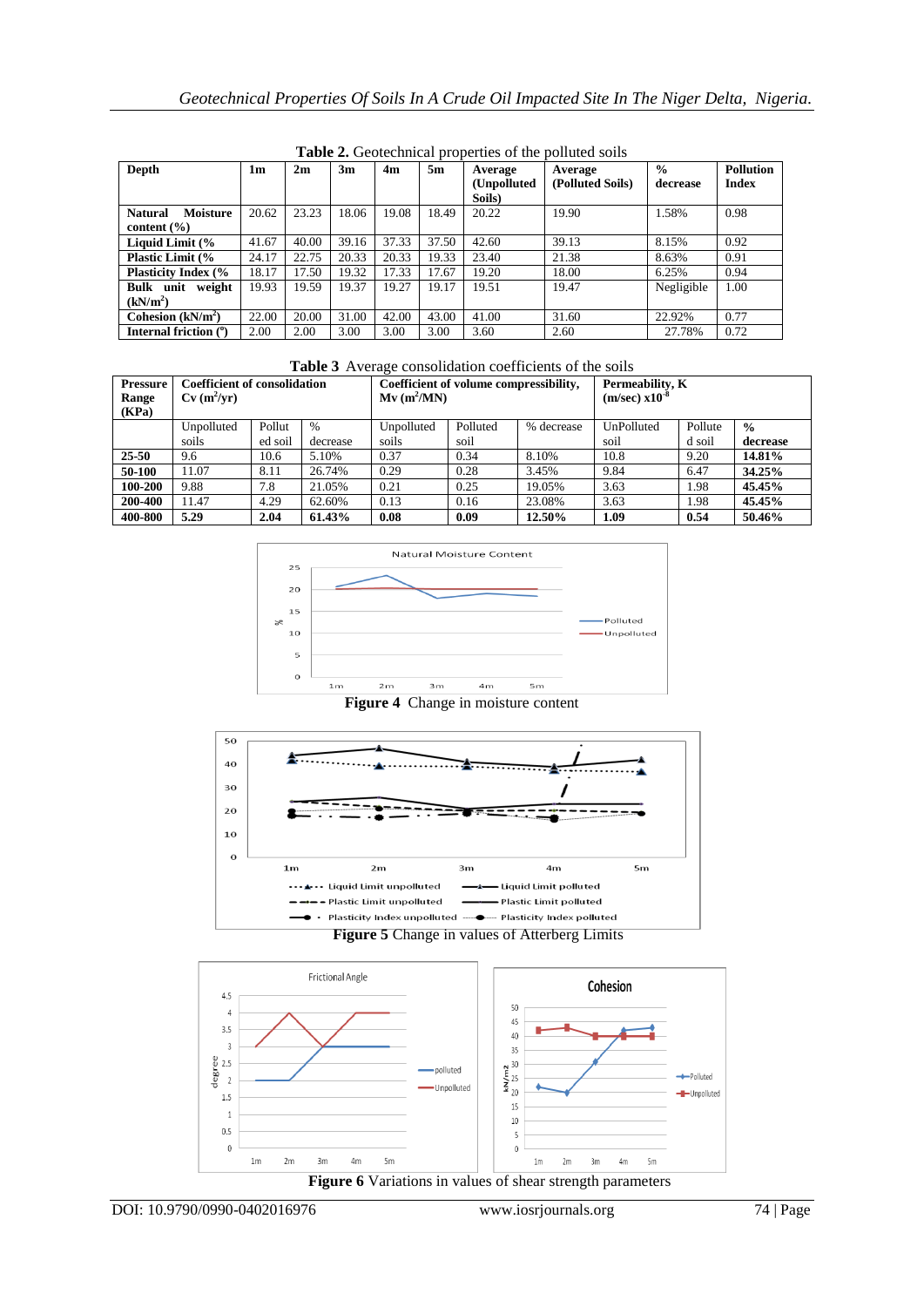## **VII. Discussion**

The magnitude of modification of the soil properties can be inferred from the pollution indices which range from 0.72 to 0.98 and classify as changes of high significance. The change in engineering behavior of soils can be related to the change of its fabric as a result of hydrocarbon contamination ([26], [27]. Naturally, particulate earth materials are a three phase system of solid particles, voids and water. The presence of oil introduces a fourth phase. According to [28] when pollution of soil occurs, electrostatic repulsive forces in the polluted samples are much lower than in non-polluted samples. Thus, oil, like water, increases the chance to inter-particle slippage and reduces the shear strength parameters of the soils when it introduces a fourth phase into the natural three phase system of particulate earth materials. The values of the compressibility coefficient of polluted soils tend to be low while that of unpolluted soils remain high. It may be adduced that an old oil spill site exhibits low settlements due to biodegradation, precipitation, geologic and human activities. In contrast, soils from a fresh spill site have been found to have large compressibility [3]. Soils in the north-western and south-eastern flank of the spill site have undergone relatively more significant changes in the index properties. These flanks correspond to the alignment of the crude oil transportation pipeline which is the origin of the pollution plume. Soil samples recovered from the boreholes located along this axis yielded highest TPH concentrations. These results have clearly confirmed that oil contamination on soil system has a great influence on the geotechnical properties of the soils by modifying them. Results of this study are in agreement with findings of [4] and [9]) who found that whenever soils are polluted by crude oil or any of its derivatives, the soil properties are generally affected especially the shear strength parameters of cohesion and frictional angle. Following from the results of this study, and in agreement with [9], it can be stated that as a derivative of equation 2, the Mohr-Coulomb shear strength (τ) of polluted soils may be expressed as

 $\tau = (c) (cpi) + \sigma \tan (\emptyset. \emptyset \text{pi})$  (2)

#### Where:

 $c_{pi}$  = Cohesion pollution index =  $C_{polluted} / C_{unpolluted}$  $\mathcal{O}_{\text{pi}}$  = friction angle pollution index =  $\mathcal{O}_{\text{polluted}}/\mathcal{O}_{\text{unpolluted}}$ Also the allowable soil bearing capacity of polluted clayey soil will be lowered according to the relationship  $q_a = (c)$ .  $(c_{pi})$ . Nc / F. S (3)

Where:

 $F.S = Factor of safety$  $c_{pi}$  = cohesion pollution index Nc = Terzaghi's bearing capacity factor with respect to cohesion. Similarly, for cohesionless sandy soils, the reduced allowable bearing capacity becomes  $q_a = q_{ult} / FS = \{0.5\gamma (\gamma_{pi})N_{\gamma} + \gamma (\gamma_{pi}) (N_{q} - 1).D_f / B\}B/FS$  (4).

Where:

 $\gamma_{pi}$  = density pollution index =  $\gamma_{polluted}/\gamma_{unpoluted}$ 

 $N_\gamma$  = Terzaghi's bearing capacity factor with respect to density.

 $N_q$  = Terzaghi's bearing capacity factor with respect to imposed loads.

 $B=$  width of foundation

 $F.S = Factor of safety.$ 

Since N<sub>y</sub> and N<sub>q</sub> are dependent on angles of internal friction ( $\emptyset$ ) of soils which are significantly lowered by crude oil pollution, the corresponding values of  $N_\gamma$  and  $N_q$  for polluted soils will also be lowered, thus giving an overall lowered soil bearing capacity for sandy soils as given in equation (4).

## **VIII. Conclusions**

The soil underlying the area is uniform in lithology, consisting of clayey sand. The effect of oil contamination on some geotechnical properties were clearly observed on the subsoils from results of electrical resistivity surveys and laboratory tests. 2-D electrical imaging gave very low resistivity ( $38 - 220\Omega$ m) at about 7m which is within the depth of the first aquifer in the region, indicating possible contamination of the shallow water bearing soils. The Atterberg limits of polluted soils were lower than that of unpolluted soils. Similar behavior was also observed on permeability and shear strength of the contaminated clays/soils. Soils polluted by hydrocarbon have oil film surrounding the original water film, thereby ensuring stronger bonding forces. The adsorption effectively reduces soil engineering properties, e.g. permeability is reduced by repelling water from the surface of the soil grains. The results have clearly showed that oil contamination on the soils have significantly worsened their geotechnical properties. A recognition of the significant changes in soil properties at oil spill sites will ensure safe and adequate design of foundations at such locations.